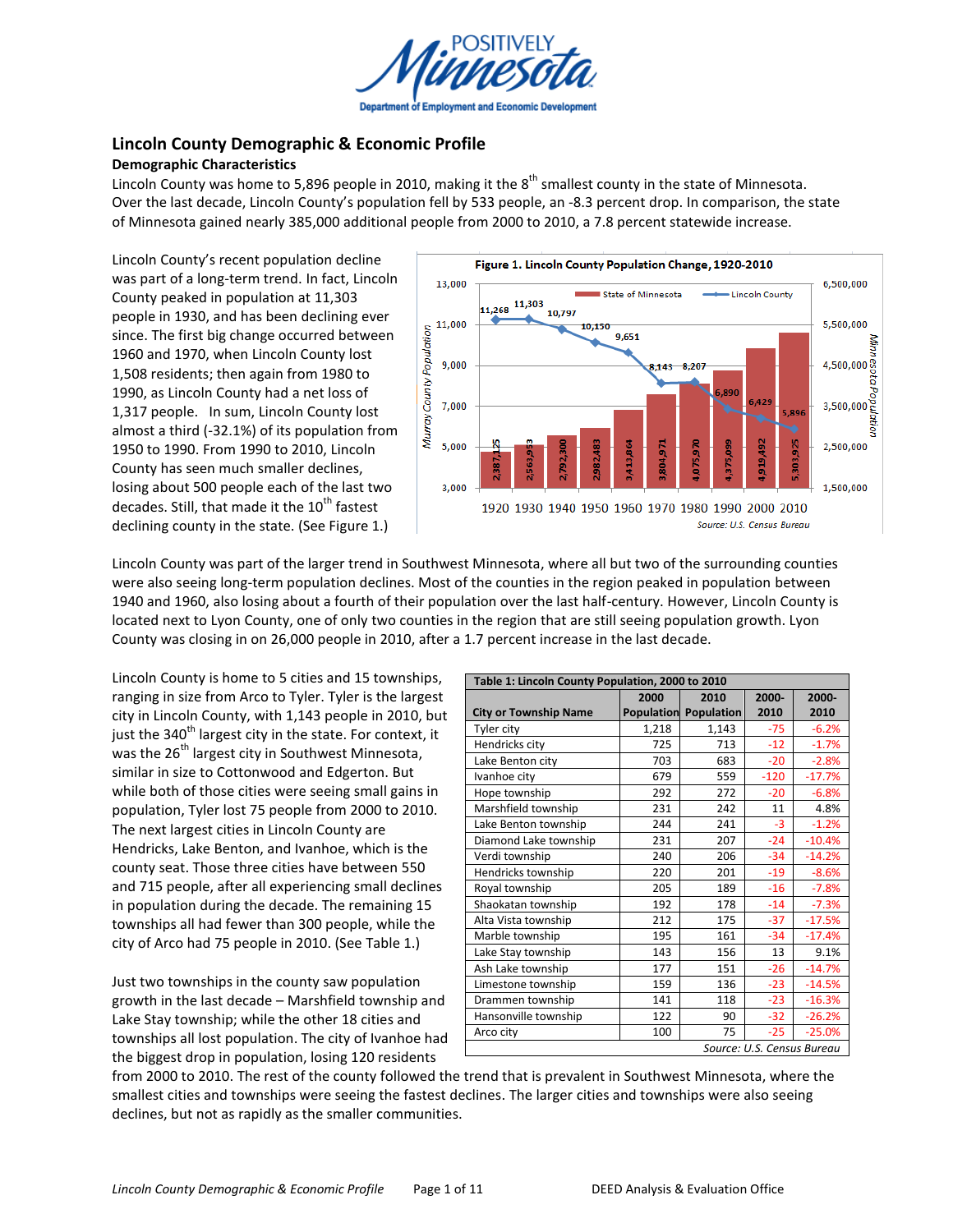

Lincoln County's population was much older than the state's, which helps explain the population declines described above. About 24.7 percent of residents in Lincoln County were 65 years and over in 2009, which was about double the percent in Minnesota (12.4%). In fact, Lincoln County had the  $4<sup>th</sup>$ highest percentage of people aged 65 years and over in the state, behind just Traverse, Aitkin, and Big Stone Counties. With one in every four people already at retirement age, Lincoln County actually had more people aged 65 years and over than children aged 14 years and younger, which made up

| Table 2. Lincoln County Population by Age Group, 2009 |                           |         |                  |  |  |  |  |  |
|-------------------------------------------------------|---------------------------|---------|------------------|--|--|--|--|--|
| <b>Age Group</b>                                      | <b>Number</b>             | Percent | <b>Minnesota</b> |  |  |  |  |  |
| 0 to 14 years                                         | 1,072                     | 18.4%   | 20.0%            |  |  |  |  |  |
| 15 to 24 years                                        | 645                       | 11.1%   | 14.4%            |  |  |  |  |  |
| 25 to 34 years                                        | 461                       | 7.9%    | 13.0%            |  |  |  |  |  |
| 35 to 44 years                                        | 653                       | 11.2%   | 14.1%            |  |  |  |  |  |
| 45 to 54 years                                        | 850                       | 14.6%   | 15.3%            |  |  |  |  |  |
| 55 to 64 years                                        | 710                       | 12.2%   | 10.7%            |  |  |  |  |  |
| 65 years & over                                       | 1,441                     | 24.7%   | 12.4%            |  |  |  |  |  |
| <b>Total Population</b>                               | 100.0%<br>5,832<br>100.0% |         |                  |  |  |  |  |  |
| Source: U.S. Census Bureau, American Community Survey |                           |         |                  |  |  |  |  |  |

18.4 percent of the county's population. The smallest age group in the county was from 25 to 34 years, with just 7.9 percent of the population. That was 5.0 percent less than the statewide concentration. (See Table 2.)

The largest age group in the county was the Baby Boom generation (between 45 and 64 years of age), which will likely lead to a continued aging of the population in the future. Population projections from the Minnesota State Demographic Center show the effects of that trend in Lincoln County over the next two decades. As life expectancies continue to increase and the Baby Boom generation moves through the population pyramid, the

percentage of the population aged 65 years and over living in Lincoln County is projected to reach more than 27 percent by the year  $2030 - a 19.1$  percent increase from 2010. As many as 1,620 senior citizens may live in the county at that time. In contrast, the number of people in all but two of the younger age groups are expected to decline from 2010 to 2030, creating a significant shift in the population and workforce. Strangely, the projections do show a small increase in the number of children in Lincoln County, which was not the case in most counties in Southwest Minnesota. (See Table 3.)

| Table 3. Lincoln County Population Projections, 2010-2030  |       |       |       |           |  |  |  |
|------------------------------------------------------------|-------|-------|-------|-----------|--|--|--|
| <b>Age Group</b>                                           | 2010  | 2020  | 2030  | 2010-2030 |  |  |  |
| 0 to 14 years                                              | 1,080 | 1,230 | 1,150 | 6.5%      |  |  |  |
| 15 to 24 years                                             | 540   | 470   | 520   | $-3.7%$   |  |  |  |
| 25 to 34 years                                             | 730   | 630   | 570   | $-21.9%$  |  |  |  |
| 35 to 44 years                                             | 650   | 780   | 730   | 12.3%     |  |  |  |
| 45 to 54 years                                             | 840   | 660   | 740   | $-11.9%$  |  |  |  |
| 55 to 64 years                                             | 740   | 840   | 650   | $-12.2%$  |  |  |  |
| 65 years & over                                            | 1,360 | 1,380 | 1,620 | 19.1%     |  |  |  |
| <b>Total Population</b><br>5,940<br>5,990<br>5,980<br>0.7% |       |       |       |           |  |  |  |
| Source: Minnesota State Demographic Center                 |       |       |       |           |  |  |  |

The State Demographic Center projections show the biggest increases in population may occur in the cities of Tyler, Hendricks, and Lake Benton; while smaller gains may be seen in Diamond Lake, Verdi, and Marshfield townships. The biggest declines are expected in Royal township and Ivanhoe, as well as Ash Lake, Hope, Limestone, Drammen, and Lake Stay townships. Between 2010 and 2030, the state projects that 7 cities and townships in Lincoln County will see growth; one city will hold steady, and the other 12 will lose population.

As in Lincoln County, the number of births in the majority of counties in Minnesota was declining at the end of the decade, especially during the recent recession. After increasing about 5 percent from 2003 to 2006, the number of births in the state declined 4.2 percent from 2007 to 2009, according to the Minnesota Department of Health. Like the overall population, the number of births in Lincoln County has been declining over the last 50 years. In the 1950s, which included the bulk of the Baby Boom generation, Lincoln County averaged 235 births per year. By the 1960s, the number of births each year declined to 154; then declined again to 117 per year in the 1970s; before dropping to 99 per year in the 1980s. In both the 1990s and the 2000s, Lincoln County averaged 69 births per year, including an historical low of just 56 births in 2001.

In contrast, the number of deaths in Lincoln County has held remarkably steady over time. Again according to the Minnesota Department of Health, in the 1950s, Lincoln County averaged about 90 deaths per year. In the 1960s and 1970s, the number of deaths increased to about 100 per year, before falling back to 95 in the 1980s. In the 1990s, the death rate exceeded the birth rate, at 105 and 69 per year, respectively. In the 2000s, the death rate has slowed some but still exceeds the birth rate, with the 96 deaths each year outpacing the 69 births. The comparison of those two statistics – birth rate and death rate – has left Lincoln County with a slow but steady natural rate of decrease. However, Lincoln County is not alone in that regard – only two of the counties in Southwest Minnesota have a natural rate of increase: Lyon and Nobles.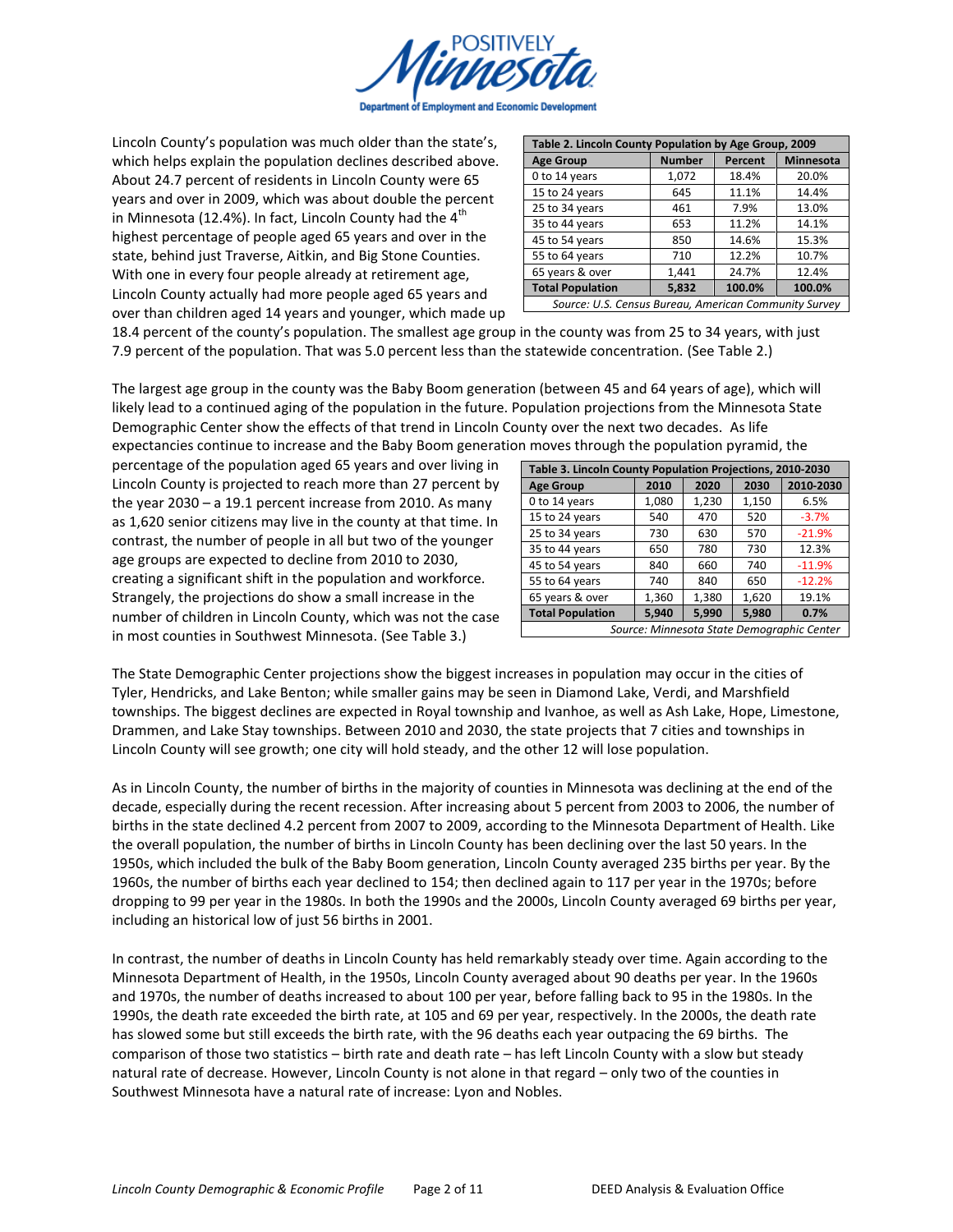

In addition to births and deaths, another important component of population change is net migration, which is the comparison of people moving in versus people moving out. From 2000 to 2005, Lincoln County averaged outmigration of 3.0 people for every 100 in population, which was similar to the out-migration experienced in other counties in Southwest Minnesota, including both Lyon and Nobles County, which also suffered net out-migration.

With nearly 98 percent of the population being white, Lincoln County does not have a very diverse population in comparison to the state and nation. However, racial and ethnic diversity is increasing in Lincoln County. In fact, while the number of white people in Lincoln County fell -9.1 percent from 2000 to 2010, the number of people from two or more races tripled  $(+200.0\%)$ . Of course in context, the percent increases

|                                 | Lincoln Co.   |         | Change,                    | <b>Minnesota</b> |
|---------------------------------|---------------|---------|----------------------------|------------------|
| <b>Table 4. Race, 2010</b>      | <b>Number</b> | Percent | 2000-2010                  | Percent          |
| <b>Total Population:</b>        | 5,896         | 100.0%  | $-8.3%$                    | 100.0%           |
| White alone                     | 5,777         | 98.0%   | $-9.1%$                    | 85.3%            |
| Black or African American alone | 8             | 0.1%    | $+166.7%$                  | 5.2%             |
| American Indian & Alaska alone  | 9             | 0.2%    | $-50.0%$                   | 1.1%             |
| Asian alone & Native Hawaiian   | 14            | 0.2%    | $+7.7%$                    | 4.1%             |
| Some other race                 | 43            | 0.7%    | $+59.3%$                   | 1.9%             |
| Two or more races               | 45            | 0.8%    | $+200.0%$                  | 2.4%             |
| Hispanic or Latino              | 72            | 1.2%    | +30.9%                     | 4.7%             |
|                                 |               |         | Source: U.S. Census Bureau |                  |

are huge, but the numbers are still relatively small - there were 45 people of two races in Lincoln County in 2010, as compared to 15 in 2000. Likewise, the number of Black or African American people nearly tripled – from 3 in 2000 to 8 in 2010; and the number of people of Hispanic or Latino origin increased more than 30 percent – from 55 to 72 people. (See Table 4.)

### **Income and Poverty Statistics**

At \$41,730 in 2009, Lincoln County had the  $15^{th}$ lowest median household income in the state, according to data from the Census Bureau's American Community Survey. That was about 73 percent of the state's median household income, which was \$57,007 in 2009. However, it was mostly in line with the median household income in Lyon County (\$45,842) and other counties in the region. About three in ten (29.5%) households in Lincoln County were earning less than \$25,000 in 2009, and 27.8 percent earned between \$25,000 and \$50,000. Another one-fourth (22.3%) of households were earning between \$50,000 and



\$75,000, with the remaining one-fifth (20.5%) earning \$75,000 or more. In comparison to the state, Lincoln County has significantly fewer households earning higher incomes and significantly more households earning lower incomes. Just 4.6 percent of households in Lincoln County earned \$150,000 or more in 2009. (See Figure 2.)

A much larger percentage (42.3%) of households in Lincoln County were receiving Social Security income, as compared to about one-fourth in the state (24.7%). Strangely though, Lincoln County actually had a smaller percentage of households receiving retirement income (13.7%) than the state (15.0%), despite the larger percentage of people aged 65 years and over. Also, Lincoln County had a lower percentage of households (1.3%) receiving public assistance than the state (3.0%).

Despite having lower incomes, Lincoln County households had a slightly lower poverty rate (9.2%) than the state of Minnesota as a whole (9.9%) in 2009. In 2009, approximately 12.7 percent of children under the age of 18 were in poverty in Lincoln County, which was in line with the state (13.9%) and Lyon County (13.5%), but much lower than the United States (20.0%). In contrast to the state and nation, which saw huge increases in poverty from 2000 to 2009, Lincoln County's poverty rate actually went down slightly. In 2000, about 9.3 percent of Lincoln County residents were in poverty, as compared to 6.9 percent statewide and 11.3 percent in the U.S. For children under the age of 18, poverty increased from 12.0 percent in 2000 to 12.7 percent in 2009 in Lincoln County. The state jumped from 8.7 percent in 2000 to 13.9 percent in 2009.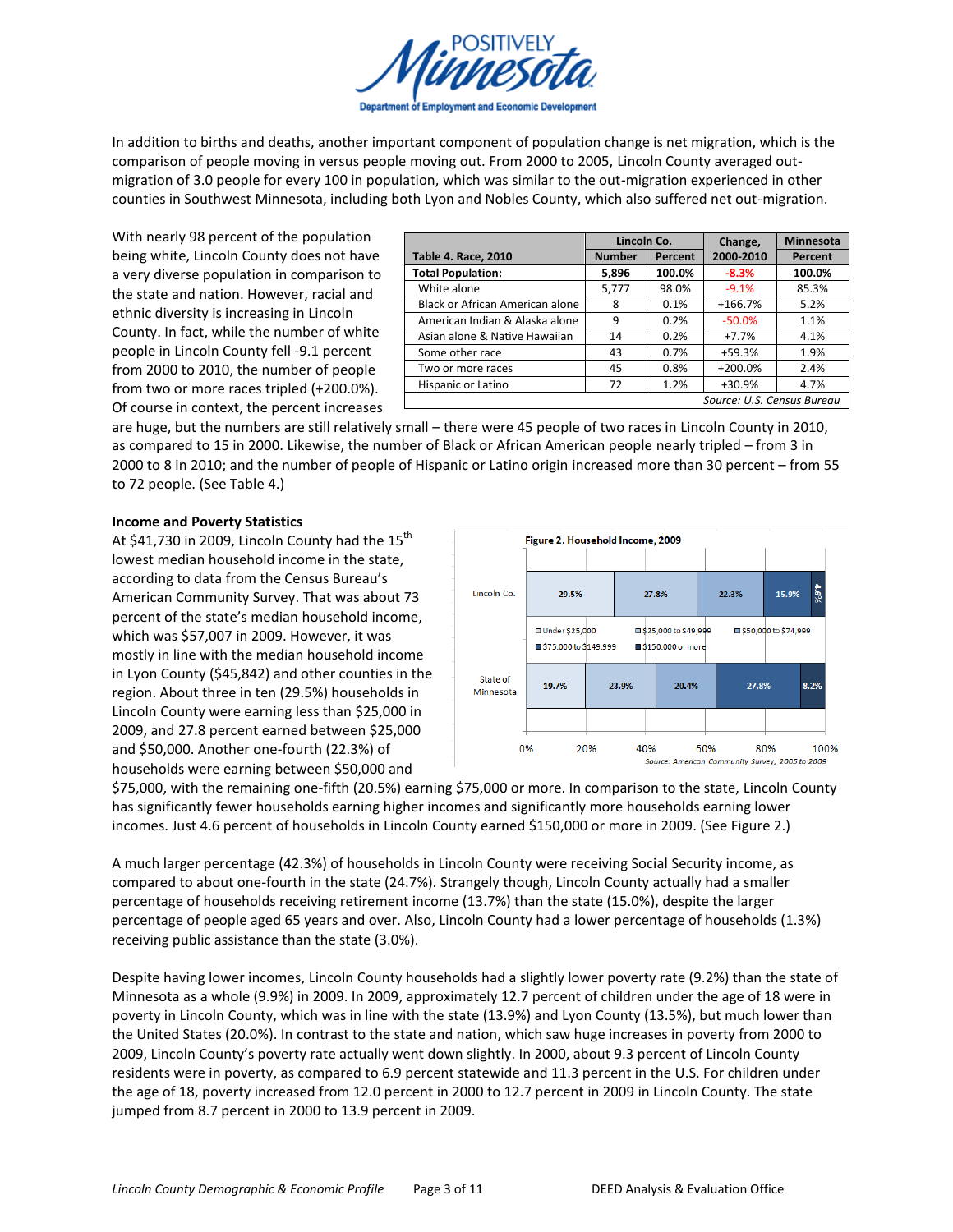

Department of Employment and Economic Development

Lincoln County had a much higher percentage of people who were married (63.9%) than the state (54.9%), as well as a lower percentage of people who were divorced (7.1% vs. 9.3%). Because of the older population, Lincoln County also had twice as many people who were widowed (11.0%) as compared to the state (5.5%). Lincoln County had a higher percentage of married couple families (86.0%) than the state (80.1%), and conversely a lower percentage of single parent families. However, the families in Lincoln County were less likely to have children under the age of 18 (35.9% vs. 47.3%), again pointing to the county's older demographics. Despite having fewer children, Lincoln County's children were more likely to be living in married couple families than the state.

Due to lower incomes and population declines, median home sales prices were much lower in Lincoln County than the state, at \$51,500 in 2009, in comparison to \$174,600 statewide. According to data from the Minnesota State Demographic Center, there were 27 home sales in Lincoln County in 2009, with a median home sales price of \$51,500. That was the fifth lowest median sales price in the state, but an increase in the median home sales price recorded in 2008. The number of sales in Lincoln County essentially held steady from 2008 to 2009, despite a -17.7 percent statewide decline in home sales. In contrast, the number of foreclosures in Lincoln County doubled from 2009 to 2010, but only from 5 to 11. According to data from HousingLink, the 11 foreclosures was the 10<sup>th</sup> lowest number of foreclosures of any county in the state.

Even with the jump in the last year, Lincoln County has mostly avoided the foreclosure crisis, because of the 2,215 housing units in Lincoln County in 2009, only 48.1 percent had mortgages (or contracts to purchase or similar debt), as compared to 71.3 percent in Minnesota. Of the 1,066 housing units in the county with a mortgage, just 12.9 percent also had a second mortgage or home equity loan, as compared to 31.6 percent statewide. The other 1,149 housing units in Lincoln County did not have a mortgage. Selected monthly owner costs for housing units with a mortgage topped 25 percent of household income for only 31.5 percent of households in Lincoln County, while nearly half (47.5%) of households were at that level statewide. Housing trends show that number likely accelerated in the state – and particularly the metropolitan areas – over the course of the decade, helping to swell the foreclosure crisis there, but not as much in rural areas like Lincoln County.

### **Educational Access and Attainment**

There are four school districts located in Lincoln County - Hendricks, Ivanhoe, and Lake Benton, and Russell-Tyler-Ruthton - as well as small parts of other districts that are headquartered in surrounding counties. According to data from the Minnesota Department of Education, enrollments have been steadily declining in the county, falling from 1,076 students in the 2006-2007 school year to 944 students in the 2010-2011 school year, a -12.3 percent decline. The trend shows faster drops in enrollment in the middle school and high school levels (from 4<sup>th</sup> grade through 12<sup>th</sup> grade), but a surprising jump in kindergarteners, 2<sup>nd</sup> and 3<sup>rd</sup> graders. In contrast to most other counties in the region, Lincoln County's schools actually had a larger incoming kindergarten class than the outgoing  $12^{th}$  grade class. (See Table 5.)

The size of the prekindergarten class increased from 12 kids in 2006 to 21 kids in 2010, while the kindergarten class increased from 81 to 89 kids. The  $2^{nd}$  grade class gained 12 students, and the  $3^{rd}$  grade class jumped by 15 students. The smallest class in the pipeline was the  $7<sup>th</sup>$  grade class, which had just 49 students in 2010.

Like the overall population, Lincoln County schools were not very diverse, with minority students comprising only 3.3 percent of students. There were just 31 minority students in Lincoln County in 2010, which was down from 38 in 2008 and 35 minority students in 2006. In each of the school districts in the county, less than one percent of students were enrolled in a Limited English Proficiency (LEP) program. The schools in Lincoln County had very high graduation rates  $-$  above 95 percent in 2007 – even in comparison to the state, which was very high in comparison to the nation.

| Table 5. School Enrollment in Lincoln County, 2006-2011 |       |       |                                      |          |  |  |  |
|---------------------------------------------------------|-------|-------|--------------------------------------|----------|--|--|--|
|                                                         | 2006/ | 2008/ | 2010/                                | 2006-    |  |  |  |
|                                                         | 2007  | 2009  | 2011                                 | 2011     |  |  |  |
| PreKindergarten (PK)                                    | 12    | 17    | 21                                   | 75.0%    |  |  |  |
| Kindergarten (KG)                                       | 81    | 93    | 89                                   | 9.9%     |  |  |  |
| $1st$ Grade                                             | 89    | 81    | 81                                   | $-9.0%$  |  |  |  |
| $2^{nd}$<br>Grade                                       | 69    | 71    | 81                                   | 17.4%    |  |  |  |
| $3^{\text{rd}}$<br>Grade                                | 61    | 79    | 76                                   | 24.6%    |  |  |  |
| $\mathbf{4}^{\text{th}}$<br>Grade                       | 83    | 64    | 69                                   | $-16.9%$ |  |  |  |
| $5^{\text{th}}$<br>Grade                                | 85    | 62    | 73                                   | $-14.1%$ |  |  |  |
| $6^{\rm th}$<br>Grade                                   | 74    | 84    | 59                                   | $-20.3%$ |  |  |  |
| 7 <sup>th</sup><br>Grade                                | 74    | 73    | 49                                   | $-33.8%$ |  |  |  |
| $8^{\text{th}}$<br>Grade                                | 99    | 57    | 67                                   | $-32.3%$ |  |  |  |
| $g^{\rm th}$<br>Grade                                   | 90    | 69    | 76                                   | $-15.6%$ |  |  |  |
| $10^{\text{th}}$<br>Grade                               | 78    | 82    | 58                                   | $-25.6%$ |  |  |  |
| $11^{th}$ Grade                                         | 89    | 80    | 69                                   | $-22.5%$ |  |  |  |
| $12^{th}$<br>Grade                                      | 92    | 71    | 76                                   | $-17.4%$ |  |  |  |
| <b>Total Enrollment</b>                                 | 1,076 | 983   | 944                                  | $-12.3%$ |  |  |  |
|                                                         |       |       | Source: Minnesota Dept. of Education |          |  |  |  |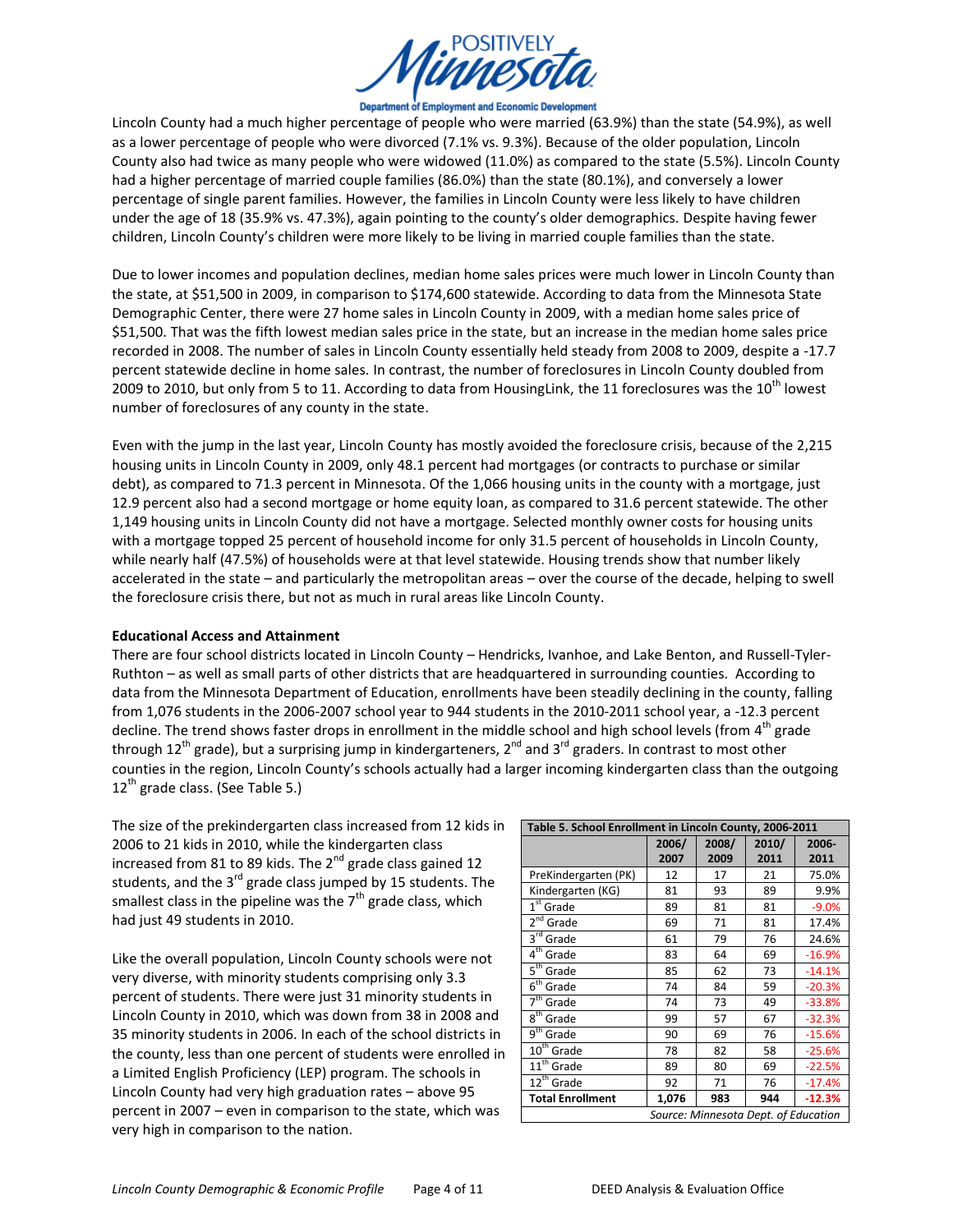

Just over half (51.1%) of the adults in Lincoln County had no education past high school, including 11.7 percent who did not have a high school diploma. That was significantly higher than the 37.6 percent of adults in Minnesota who had a high school diploma or less, though much of the gap is due to the county's older population, who did not have access to the same educational opportunities as the generations that followed. Beyond that, about one in

four Lincoln County residents (22.2%) had attended some college, but did not earn a degree. Lincoln County does have a competitive percentage of people with associate's degrees as compared to the state, but a significant disadvantage in the percent of people with bachelor's degrees or higher. Just 13.2 percent had bachelor's degrees; and only 3.5 percent had advanced degrees, as compared to 19.7 and 8.7 percent in the state, respectively. (See Table 6.)

| <b>Table 6. Educational Attainment for</b>      | Lincoln |         |                  |
|-------------------------------------------------|---------|---------|------------------|
| <b>Population Aged 18 Years &amp; Over</b>      | Co.     | Percent | <b>Minnesota</b> |
| Total:                                          | 4,522   | 100.0%  | 100.0%           |
| Less than 9th grade                             | 261     | 5.8%    | 3.3%             |
| 9th to 12th grade, no diploma                   | 267     | 5.9%    | 6.1%             |
| High school graduate, GED                       | 1,780   | 39.4%   | 28.2%            |
| Some college, no degree                         | 1,002   | 22.2%   | 24.7%            |
| Associate's degree                              | 456     | 10.1%   | 9.2%             |
| Bachelor's degree                               | 597     | 13.2%   | 19.7%            |
| Graduate or professional degree                 | 159     | 3.5%    | 8.7%             |
| Source: American Community Survey, 2005 to 2009 |         |         |                  |

However, for the younger age groups, a different picture emerges. While Lincoln County still lags the state in higher education attainment, the gaps are smaller for the 18- to 24- and 25- to 34-year-old age groups. From 18 to 24 years of age, the county actually had a much higher percentage of workers with associate's degrees (19.2% vs. 6.9%). The same competitive advantage exists for people aged 25 to 34, where almost 17 percent of adults had associate's degrees, as compared to 12.1 percent statewide; and for 35-to 44-year-olds, where almost 16 percent had associate's degrees as compared to 11.7 percent. More than one-third (36.1%) of people aged 18 to 24 years in Lincoln County have attended some college, but hadn't earned a degree yet; almost equal to the 38 percent who had a high school diploma or less. About one-fourth of people in both the 25-to 34- and 35-to 44-year-old age groups had attended some college, but had not earned a degree yet, which was a slightly higher percentage than the rest of the state.

Also in both the 25- to 34- and 35- to 44-year-old age groups, about one-fifth of Lincoln County's residents had earned a bachelor's degree or higher. While that was high for the county, it was much lower than the state. For both age groups, more than 36 percent of adults in the state had earned bachelor's degrees or higher. (See Table 7.)

The Baby Boomers in Lincoln County, aged 45 to 64 years, were more likely to have attended college without earning a degree than in the state, and had a slightly higher percentage of people with an associate's degree. About 22.1 percent of Baby Boomers had a bachelor's degree or higher, which was the highest amount of attainment for any age group in Lincoln County, but was still about 9 percent lower than higher educational attainment in the state.

Finally, Lincoln County not only had a much higher percentage of people aged 65 years and over (31.9% vs. 16.4%), they also had a lower amount of educational attainment, with just over 75 percent stopping their education in high school. In comparison, about 58.7 percent of senior citizens in the state had a high school diploma or less. As noted, this higher concentration of lower educated people makes the county's educational attainment gap seem larger than it is.

| <b>Table 7. Educational Attainment by</b>       | Lincoln |         |           |  |  |  |  |
|-------------------------------------------------|---------|---------|-----------|--|--|--|--|
| Age Group, 2005 to 2009                         | Co.     | Percent | Minnesota |  |  |  |  |
| 18 to 24 years:                                 | 407     | 9.0%    | 13.3%     |  |  |  |  |
| Less than 12 <sup>th</sup> grade, no diploma    | 60      | 14.7%   | 13.2%     |  |  |  |  |
| High school graduate, GED                       | 95      | 23.3%   | 29.3%     |  |  |  |  |
| Some college, no degree                         | 147     | 36.1%   | 40.0%     |  |  |  |  |
| Associate's degree                              | 78      | 19.2%   | 6.9%      |  |  |  |  |
| Bachelor's degree or higher                     | 27      | 6.6%    | 10.6%     |  |  |  |  |
| 25 to 34 years:                                 | 461     | 10.2%   | 17.2%     |  |  |  |  |
| Less than 12 <sup>th</sup> grade, no diploma    | 23      | 5.0%    | 7.2%      |  |  |  |  |
| High school graduate, GED                       | 144     | 31.2%   | 20.8%     |  |  |  |  |
| Some college, no degree                         | 115     | 24.9%   | 22.4%     |  |  |  |  |
| Associate's degree                              | 78      | 16.9%   | 12.1%     |  |  |  |  |
| Bachelor's degree or higher                     | 101     | 21.9%   | 37.5%     |  |  |  |  |
| 35 to 44 years:                                 | 653     | 14.4%   | 18.7%     |  |  |  |  |
| Less than 12 <sup>th</sup> grade, no diploma    | 23      | 3.5%    | 6.0%      |  |  |  |  |
| High school graduate, GED                       | 210     | 32.2%   | 22.7%     |  |  |  |  |
| Some college, no degree                         | 186     | 28.5%   | 23.4%     |  |  |  |  |
| Associate's degree                              | 103     | 15.8%   | 11.7%     |  |  |  |  |
| Bachelor's degree or higher                     | 131     | 20.1%   | 36.2%     |  |  |  |  |
| $\overline{45}$ to 64 years:                    | 1,560   | 34.5%   | 34.4%     |  |  |  |  |
| Less than 12 <sup>th</sup> grade, no diploma    | 81      | 5.2%    | 5.8%      |  |  |  |  |
| High school graduate, GED                       | 578     | 37.1%   | 29.7%     |  |  |  |  |
| Some college, no degree                         | 395     | 25.3%   | 23.8%     |  |  |  |  |
| Associate's degree                              | 161     | 10.3%   | 9.8%      |  |  |  |  |
| Bachelor's degree or higher                     | 345     | 22.1%   | 30.9%     |  |  |  |  |
| 65 years and over:                              | 1,441   | 31.9%   | 16.4%     |  |  |  |  |
| Less than 12 <sup>th</sup> grade, no diploma    | 341     | 23.7%   | 20.2%     |  |  |  |  |
| High school graduate, GED                       | 753     | 52.3%   | 38.5%     |  |  |  |  |
| Some college, no degree                         | 159     | 11.0%   | 18.1%     |  |  |  |  |
| Associate's degree                              | 36      | 2.5%    | 3.7%      |  |  |  |  |
| Bachelor's degree or higher                     | 152     | 10.5%   | 19.5%     |  |  |  |  |
| Source: American Community Survey, 2005 to 2009 |         |         |           |  |  |  |  |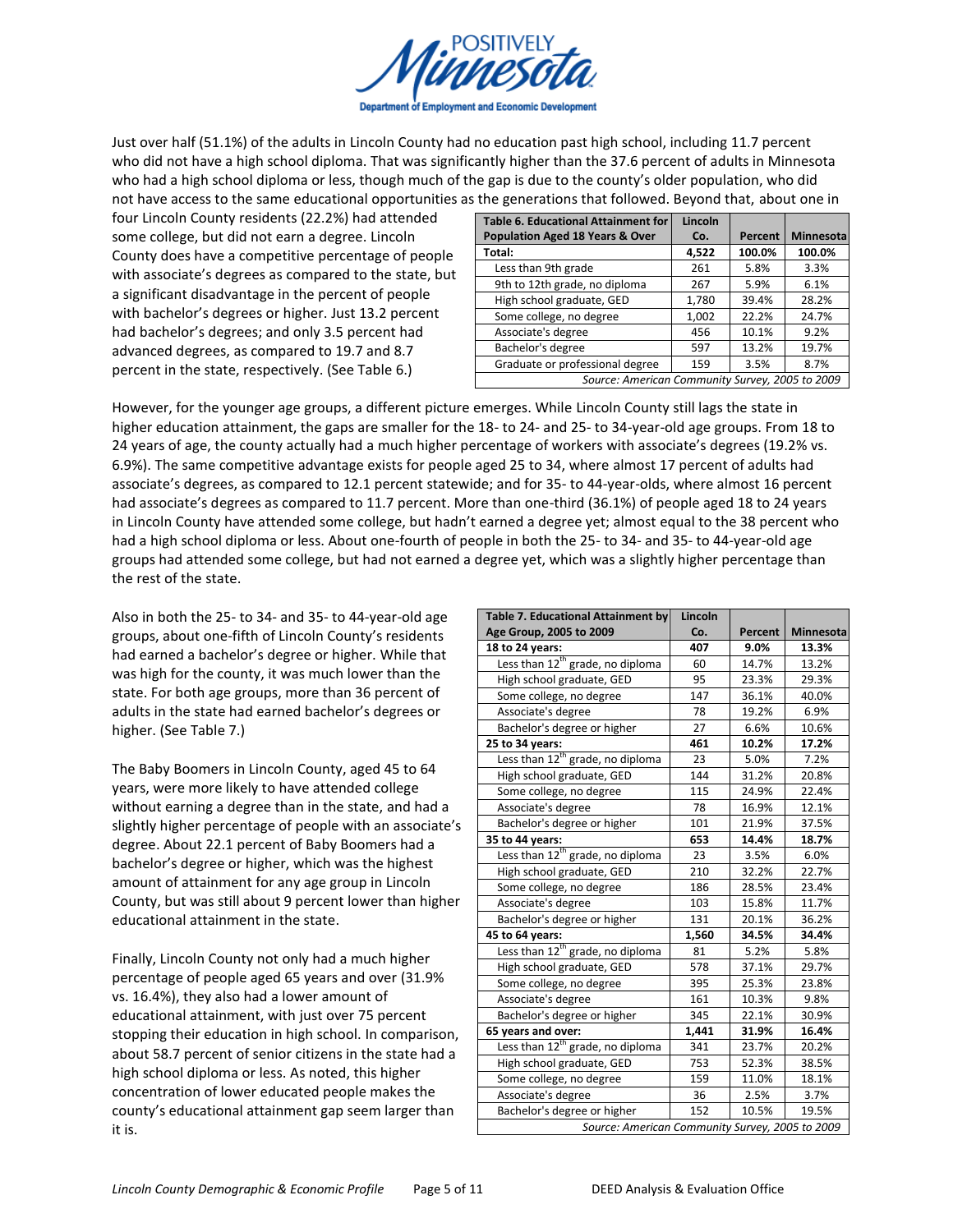

#### **Labor Market Information**

In comparison to Minnesota, which has consistently had among the highest labor force participation rates in the nation, labor force participation rates were relatively low in Lincoln County. About 73 percent of males in Lincoln County were in the labor force, as compared to 76 percent of males statewide. Two thirds (66.5%) of females in the state were in the labor force, which was 7 percent higher than the female labor force participation rate in Lincoln County (59.5%). Again, the difference is likely due to the county's older population, many of whom have reached retirement age and are no longer in the labor force, but is also linked to the region's traditional agriculture industry. (See Table 8.)

| <b>Table 8. Labor Force</b>                     |               | Lincoln Co. |         |  |
|-------------------------------------------------|---------------|-------------|---------|--|
| <b>Participation Rates</b>                      | <b>Number</b> | Percent     | Percent |  |
| <b>Total</b>                                    | 4,685         | 100.00%     | 100.0%  |  |
| In labor force                                  | 3,099         | 66.1%       | 71.2%   |  |
| Not in labor force                              | 1,586         | 33.9%       | 28.8%   |  |
| Male                                            | 2,302         | 100.0%      | 100.0%  |  |
| In labor force                                  | 1,680         | 73.0%       | 76.0%   |  |
| Not in labor force                              | 622           | 27.0%       | 24.0%   |  |
| Female                                          | 2,383         | 100.0%      | 100.0%  |  |
| In labor force                                  | 1,419         | 59.5%       | 66.5%   |  |
| Not in labor force                              | 964           | 40.5%       | 33.5%   |  |
| Source: American Community Survey, 2005 to 2009 |               |             |         |  |

Because of its proximity to the regional employment center of Lyon County, Lincoln County is a net labor exporter, meaning it has more workers than jobs. Nearly 1,500 Lincoln County residents are driving outside the county for work each day, primarily into the city of Marshall in Lyon County, but also into Brookings County, South Dakota, as well as Pipestone and Yellow Medicine County. Lincoln County has a net outflow of 305 workers with Lyon County and 212 workers with Brookings County. (See Table 9.)

About 1,133 residents both live and work in Lincoln County, accounting for almost two-thirds (65.7%) of the 1,725 jobs located in the county. To fill the remaining jobs, employers in Lincoln County also draw workers from Lyon, Pipestone, Murray, and Yellow Medicine County; as well as Deuel and Brookings County in South Dakota. About 600 workers drive into the county for work, as compared to the 1,500 who drive out, leaving a net labor

|                               | Table 9. Lincoln County Commute Shed and Labor Shed Report, 2009 |              |                                                                          |       |              |  |  |
|-------------------------------|------------------------------------------------------------------|--------------|--------------------------------------------------------------------------|-------|--------------|--|--|
| <b>Commute Shed:</b>          | 2009                                                             |              | <b>Labor Shed:</b>                                                       | 2009  |              |  |  |
| <b>Where Workers who Live</b> | Count                                                            | <b>Share</b> | Where Workers Live who are                                               | Count | <b>Share</b> |  |  |
| in Lincoln Co. are Employed   |                                                                  |              | <b>Employed in Lincoln Co.</b>                                           |       |              |  |  |
| <b>Total Primary Jobs</b>     | 2.609                                                            | 100%         | <b>Total Primary Jobs</b>                                                | 1,725 | 100%         |  |  |
| <b>Jobs in Counties Where</b> | 2009<br><b>Jobs in Counties Where</b>                            |              | 2009                                                                     |       |              |  |  |
| <b>Workers are Employed</b>   | <b>Count</b>                                                     | <b>Share</b> | <b>Workers Live</b>                                                      | Count | <b>Share</b> |  |  |
| Lincoln County                | 1,133                                                            | 43.4%        | Lincoln County                                                           | 1,133 | 65.7%        |  |  |
| Lyon County                   | 441                                                              | 16.9%        | Lyon County                                                              | 136   | 7.9%         |  |  |
| Brookings County, SD          | 251                                                              | 9.6%         | <b>Pipestone County</b>                                                  | 94    | 5.4%         |  |  |
| Pipestone County              | 158                                                              | 6.1%         | Deuel County, SD                                                         | 51    | 3.0%         |  |  |
| <b>Yellow Medicine County</b> | 101                                                              | 3.9%         | Murray County                                                            | 39    | 2.3%         |  |  |
| <b>Ramsey County</b>          | 69                                                               | 2.6%         | Brookings County, SD                                                     | 39    | 2.3%         |  |  |
| <b>Hennepin County</b>        | 62                                                               | 2.4%         | <b>Yellow Medicine County</b>                                            | 36    | 2.1%         |  |  |
| <b>Blue Earth County</b>      | 54                                                               | 2.1%         | <b>Olmsted County</b>                                                    | 20    | 1.2%         |  |  |
| Kittson County                | 29                                                               | 1.1%         | <b>Hennepin County</b>                                                   | 14    | 0.8%         |  |  |
| <b>Brown County</b>           | 26                                                               | 1.0%         | <b>Ramsey County</b>                                                     | 8     | 0.5%         |  |  |
| All Other Locations           | 285                                                              | 10.9%        | All Other Locations                                                      | 155   | 9.0%         |  |  |
|                               |                                                                  |              | Source: U.S. Census Bureau, OnTheMap4 Worker-Origin Destination Database |       |              |  |  |

export of 884 workers. (See Figure 3.)



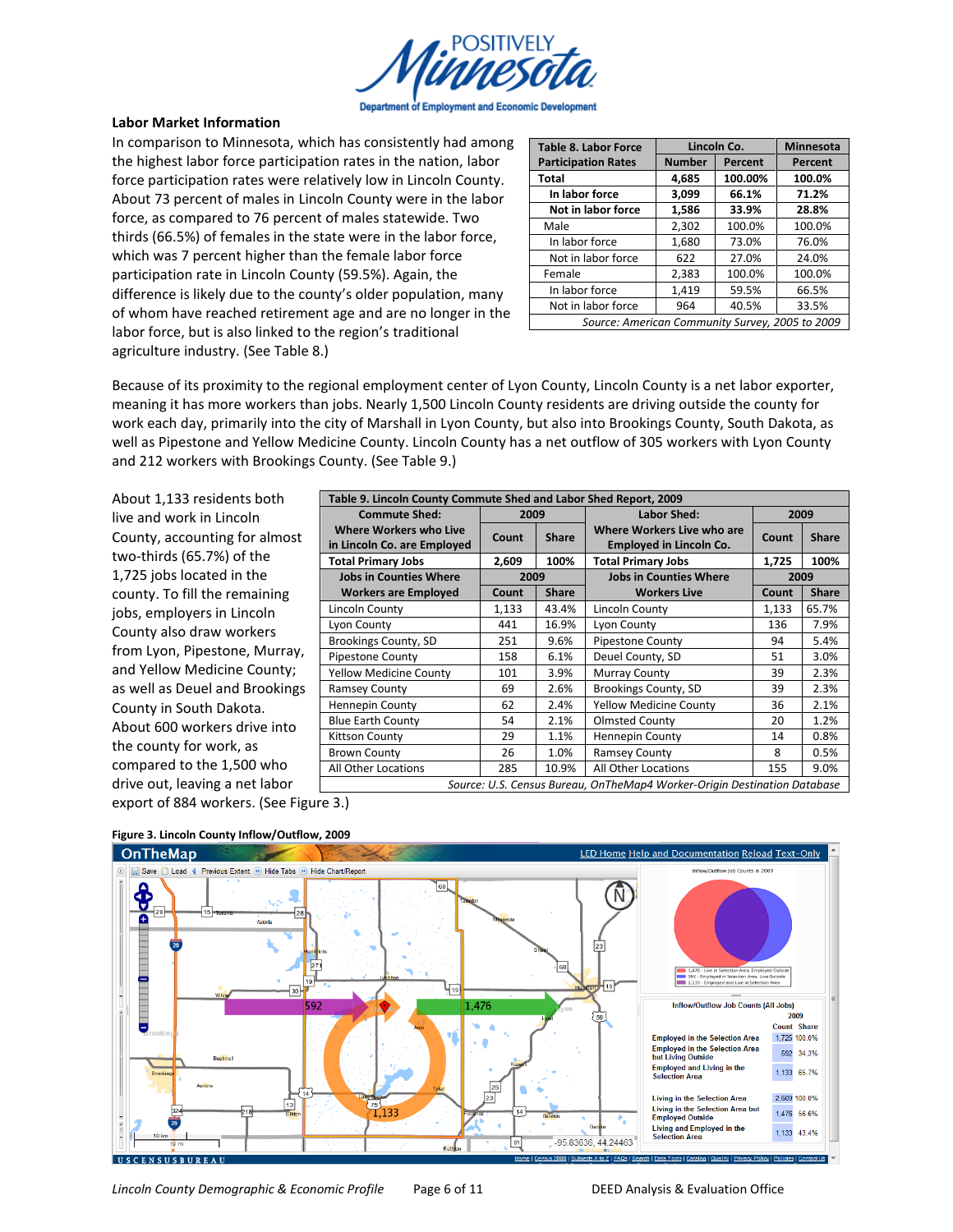

Despite the on-going population declines, the size of Lincoln County's labor force has remained remarkably steady most of this decade. Lincoln County averaged as many as 3,564 workers in 2001, and has since dropped to an average of about 3,436 workers in 2010. The county's labor force was smallest in 2007, then saw annual growth for the next three years, before finishing 2010 with approximately the same number of workers as it had in 2000, according to DEED's Local Area Unemployment Statistics (LAUS) program. Lincoln County's labor force hovered between 3,200 and 3,600 workers the entire decade. (See Figure 4.)

Unfortunately, the number of unemployed workers was going up during the decade, from an average of 125 workers in 2000 to an average of 181 workers in 2010. The average number of unemployed workers peaked in

2009, at 207 workers, which was a 25 percent jump over 2008. Because of the decrease in available workers and the increase in unemployed workers, Lincoln County's unemployment rate jumped as high as 6.1 percent in 2009, though that was still 2.0 percent lower than the state rate  $(8.1%)$  at the time. In fact, Lincoln County's annual unemployment rate has been below the state rate since 2001, hovering between 3.6 and 4.6 percent through 2007, before climbing to 6.1 percent in 2009 and then falling back to 5.3 percent in 2010.



According to labor force projections from the Minnesota State Demographic Center, Lincoln County's labor force is expected to continue declining into the future. From 2010 to 2030, Lincoln County is projected to lose another 140 workers, a -4.4 percent decline. In addition to population declines, a large reason for the loss of workers is the county's aging demographic profile. Lincoln County is expected to lose workers in every age group under 65 years,

with large drops in the 16- to 24-year-old entry level workforce and big shifts in the 45- to 64-year-old age group that is currently comprised of Baby Boomers. However, as these Baby Boomers move into retirement age, projections show they will probably stay in the labor force longer, greatly increasing the size of the senior citizen workforce. Whether they actually remain in the workforce, or in Lincoln County, will have a huge impact on the local economy. (See Table 10.)

| Table 10. Labor Force Projections: Lincoln County |       |              |       |                  |  |  |  |
|---------------------------------------------------|-------|--------------|-------|------------------|--|--|--|
| <b>Labor Force Type</b>                           | 2010  | 2030<br>2020 |       | $2010 -$<br>2030 |  |  |  |
| <b>Total labor force</b>                          | 3,190 | 3,190        | 3,050 | $-4.4%$          |  |  |  |
| Age 16-24                                         | 310   | 250          | 270   | $-12.9%$         |  |  |  |
| Age 25-44                                         | 1,240 | 1.270        | 1,160 | $-6.5%$          |  |  |  |
| Age 45-64                                         | 1,350 | 1,290        | 1,200 | $-11.1%$         |  |  |  |
| Age 65 plus                                       | 290   | 380          | 420   | 44.8%            |  |  |  |
| Source: Minnesota State Demographic Center        |       |              |       |                  |  |  |  |

Similar to its population composition, Lincoln County's workforce is also skewed older than the state of Minnesota's workforce. Through the first quarter of 2010, about 28.5 percent of Lincoln County workers were 55 years and over, as compared to 18.3 percent statewide. In other words, nearly three in every ten workers in Lincoln County is within ten years of retirement age or is already at retirement age. (See Table 11.)

Strangely, Lincoln County also has a higher percentage of younger workers than the state of Minnesota, with 16.1 percent of workers between 14 and 24 years of age, as compared to 14.6 percent statewide. Instead, Lincoln County lags the state in the number of workers in their prime working years. In the state, more than two-thirds (67.0%) of workers were between 25 and 54 years of age; as compared to just 55.2 percent in Lincoln County.

| Table 11. Lincoln County Workforce Demographics, 2010 |             |         |          |                                                         |         |          |  |  |
|-------------------------------------------------------|-------------|---------|----------|---------------------------------------------------------|---------|----------|--|--|
|                                                       | Lincoln Co. |         | Turnover | <b>State of Minnesota</b>                               |         | Turnover |  |  |
|                                                       | Number      | Percent | Rate     | Number                                                  | Percent | Rate     |  |  |
| Total                                                 | 1,755       | 100.0%  | 7.8%     | 2,525,326                                               | 100.0%  | 8.6%     |  |  |
| 14-24 years                                           | 283         | 16.1%   | 16.8%    | 368,899                                                 | 14.6%   | 17.3%    |  |  |
| $25-34$ years                                         | 306         | 17.4%   | 7.5%     | 558,975                                                 | 22.1%   | 9.3%     |  |  |
| 35-44 years                                           | 275         | 15.7%   | 6.4%     | 528,987                                                 | 20.9%   | 7.1%     |  |  |
| 45-54 years                                           | 388         | 22.1%   | 5.1%     | 605.985                                                 | 24.0%   | 6.0%     |  |  |
| 55-64 years                                           | 333         | 19.0%   | 5.0%     | 368,126                                                 | 14.6%   | 6.1%     |  |  |
| 65 years & over                                       | 166         | 9.5%    | 9.9%     | 94,353                                                  | 3.7%    | 9.1%     |  |  |
| Male                                                  | 741         | 42.2%   | 8.4%     | 1,222,036                                               | 48.4%   | 8.7%     |  |  |
| Female                                                | 1,014       | 57.8%   | 7.3%     | 1,303,290                                               | 51.6%   | 8.5%     |  |  |
|                                                       |             |         |          | Source: DEED LED Quarterly Workforce Indicators program |         |          |  |  |

*Lincoln County Demographic & Economic Profile* Page 7 of 11 DEED Analysis & Evaluation Office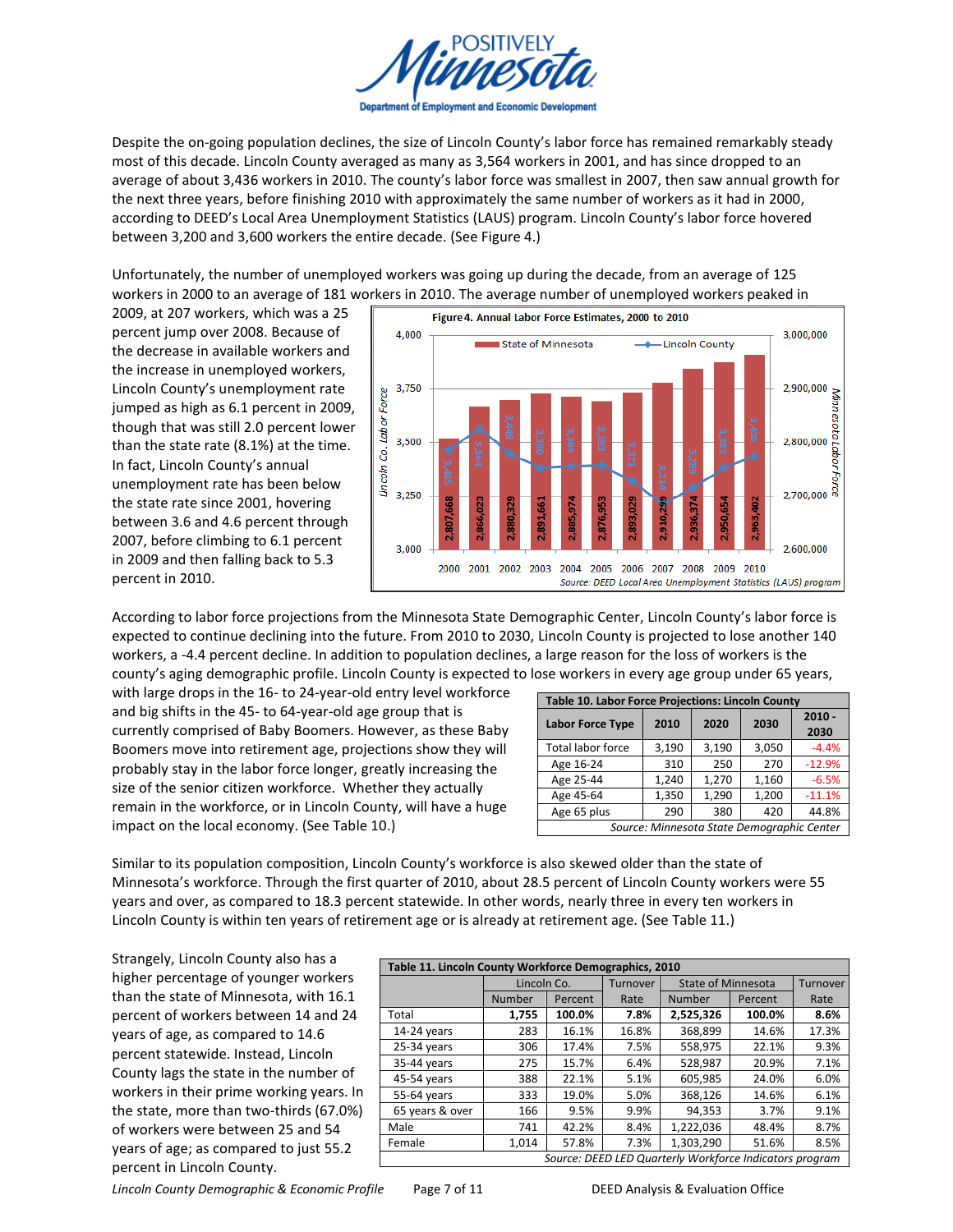

### **Industry Employment Statistics**

Through the first three quarters of 2010, Lincoln County was home to 218 business establishments with 1,673 covered jobs, with a payroll of \$33.8 million and average annual wages of \$26,929, according to data from DEED's Quarterly Census of Employment & Wages (QCEW) program. All establishments covered under the Unemployment Insurance (UI) Program are required to report wage and employment statistics quarterly to DEED. Federal government establishments are also covered by the **QCEW program.** (See Table 12.) In addition to covered employment, Lincoln County also had 484 nonemployer establishments in 2008 as well as 784 farms in 2007, according to the U.S. Census Bureau and the 2007 Census of Agriculture.

| Table 12. Lincoln County Industry Employment Statistics, 1 <sup>st</sup> -3 <sup>rd</sup> Quarter 2010<br>1 <sup>st</sup> -3 <sup>rd</sup> Quarter 2010 Data<br>Qtr. 3 2007 - Qtr. 3 2010 |                                                                                                                                                                                   |         |           |               |            |              |                |           |           |
|-------------------------------------------------------------------------------------------------------------------------------------------------------------------------------------------|-----------------------------------------------------------------------------------------------------------------------------------------------------------------------------------|---------|-----------|---------------|------------|--------------|----------------|-----------|-----------|
|                                                                                                                                                                                           |                                                                                                                                                                                   |         | Percent   | Total         | Avg.       |              | <b>Numeric</b> | Percent   | Change    |
|                                                                                                                                                                                           | Number                                                                                                                                                                            | Number  | of County | Industry      | Annual     | Change       | Change         | Change    | in        |
| Industry                                                                                                                                                                                  | of Firms                                                                                                                                                                          | of Jobs | Jobs      | Payroll       | Wages      | in Firms     | in Jobs        | in Jobs   | Wages     |
| <b>Total, All Industries</b>                                                                                                                                                              | 218                                                                                                                                                                               | 1,673   | 100.0%    | \$33,789,077  | \$26,929   | $-10$        | 32             | 2.0%      | 10.2%     |
| Agriculture, Fishing & Hunting                                                                                                                                                            | $8*$                                                                                                                                                                              | 66*     | 4.0%*     | $$1,246,180*$ | $$25,049*$ | <b>ND</b>    | <b>ND</b>      | <b>ND</b> | <b>ND</b> |
| Construction                                                                                                                                                                              | 32                                                                                                                                                                                | 97      | 5.8%      | \$2,018,761   | \$27,654   | 0            | $-15$          | $-13.4%$  | $-22.9%$  |
| Manufacturing                                                                                                                                                                             | 4                                                                                                                                                                                 | 14      | 0.9%      | \$277,434     | \$25,808   | $-2$         | $-5$           | $-24.6%$  | $-12.3%$  |
| <b>Utilities</b>                                                                                                                                                                          | 5                                                                                                                                                                                 | 51      | 3.0%      | \$1,899,343   | \$49,983   | <b>ND</b>    | <b>ND</b>      | <b>ND</b> | <b>ND</b> |
| <b>Wholesale Trade</b>                                                                                                                                                                    | 10                                                                                                                                                                                | 67      | 4.0%      | \$1,788,027   | \$35,406   | <b>ND</b>    | <b>ND</b>      | ND.       | ND.       |
| <b>Retail Trade</b>                                                                                                                                                                       | 32                                                                                                                                                                                | 188     | 11.2%     | \$2,108,350   | \$14,953   | 3            | $-2$           | $-1.2%$   | 20.0%     |
| Transportation & Warehousing                                                                                                                                                              | 22                                                                                                                                                                                | 111     | 6.7%      | \$2,527,575   | \$30,270   | 0            | $\overline{2}$ | 2.3%      | 0.8%      |
| Information                                                                                                                                                                               | 4                                                                                                                                                                                 | 14      | 0.8%      | \$138,628     | \$13,692   | $-3$         | $-3$           | $-19.0%$  | $-4.3%$   |
| Finance & Insurance                                                                                                                                                                       | 11                                                                                                                                                                                | 47      | 2.8%      | \$1,095,287   | \$31,072   | $-2$         | $-4$           | $-7.8%$   |           |
| Real Estate, Rental & Leasing                                                                                                                                                             | 6                                                                                                                                                                                 | 13      | 0.8%      | \$59,738      | \$6,127    | $-1$         | $-2$           | $-13.3%$  |           |
| Professional & Technical Services                                                                                                                                                         | 9                                                                                                                                                                                 | 40      | 2.4%      | \$910,401     | \$30,347   | $-1$         | 5              | 14.3%     |           |
| <b>Educational Services</b>                                                                                                                                                               | 4                                                                                                                                                                                 | 90      | 5.4%      | \$1,886,481   | \$28,052   | 0            | $-40$          | $-30.8%$  | 64.8%     |
| Health Care & Social Assistance                                                                                                                                                           | $14^$                                                                                                                                                                             | 489^    | 29.2%^    | \$6,818,017^  | \$27,886^  | $1^{\wedge}$ | $-1^{\prime}$  | $-0.2%$   | $0.2\%$ ^ |
| Arts, Entertainment, & Recreation                                                                                                                                                         | 5                                                                                                                                                                                 | 23      | 1.4%      | \$206,838     | \$12,167   | 0            | 4              | 27.1%     | $-15.7%$  |
| <b>Accommodation &amp; Food Services</b>                                                                                                                                                  | 10                                                                                                                                                                                | 72      | 4.3%      | \$313,326     | \$5,829    | $-2$         | $-12$          | $-14.3%$  | 2.5%      |
| Other Services, Ex. Public Admin                                                                                                                                                          | 18                                                                                                                                                                                | 122     | 7.3%      | \$4,038,156   | \$44,254   | $-4$         | 65             | 114.7%    | 75.0%     |
| <b>Public Administration</b>                                                                                                                                                              | 13                                                                                                                                                                                | 140     | 8.3%      | \$2,512,941   | \$23,990   | <b>ND</b>    | <b>ND</b>      | ND.       | ND.       |
|                                                                                                                                                                                           | * - data from $1^{st}$ – $3^{rd}$ Quarter 2007; $\overline{A}$ - data from $1^{st}$ – $2^{nd}$ Quarter 2009<br>Source: DEED Quarterly Census of Employment & Wages (QCEW) program |         |           |               |            |              |                |           |           |

Unlike much of the rest of the state and nation, Lincoln County's economy actually enjoyed job gains over the last three years, despite the Great Recession and slow recovery. Lincoln County businesses reported 32 additional jobs through the third quarter of 2010 as compared to 2007, a 2.0 percent increase. In comparison, employment fell 5.0 percent in the state of Minnesota over the last three years.

The largest employing industry in Lincoln County was health care and social assistance, though data from 2010 was not discloseable via the QCEW program. However, in the first two quarters of 2009, Lincoln County had 14 health care and social assistance firms providing 489 covered jobs, which accounted for 29.2 percent of total covered employment in the county. The largest sector in health care was hospitals, which had 400 jobs in 2008. Both ambulatory health care services and social assistance had about 40 jobs apiece, and were essentially holding steady in employment over time.

Retail trade is the next largest sector, with 188 jobs at 32 stores. Even as consumers have cut back during the recession, retail trade has remained remarkably steady in Lincoln County over the last three years, losing just 2 jobs from 2007 to 2010, a -1.2 percent decrease. In comparison, retail trade employment fell 7.4 percent statewide. The largest retail subsector in Lincoln County is gasoline stations; followed by food and beverage stores, building material and garden supply stores, and health and personal care stores.

Lincoln County had a much higher concentration of jobs in public administration, which includes executive, legislative, and general government, than the state. There were 140 jobs at 13 institutions, which was 8.3 percent of total employment, as compared to 5.0 percent statewide. Between 2008 and 2010, Lincoln County gained 6 net new jobs in public administration.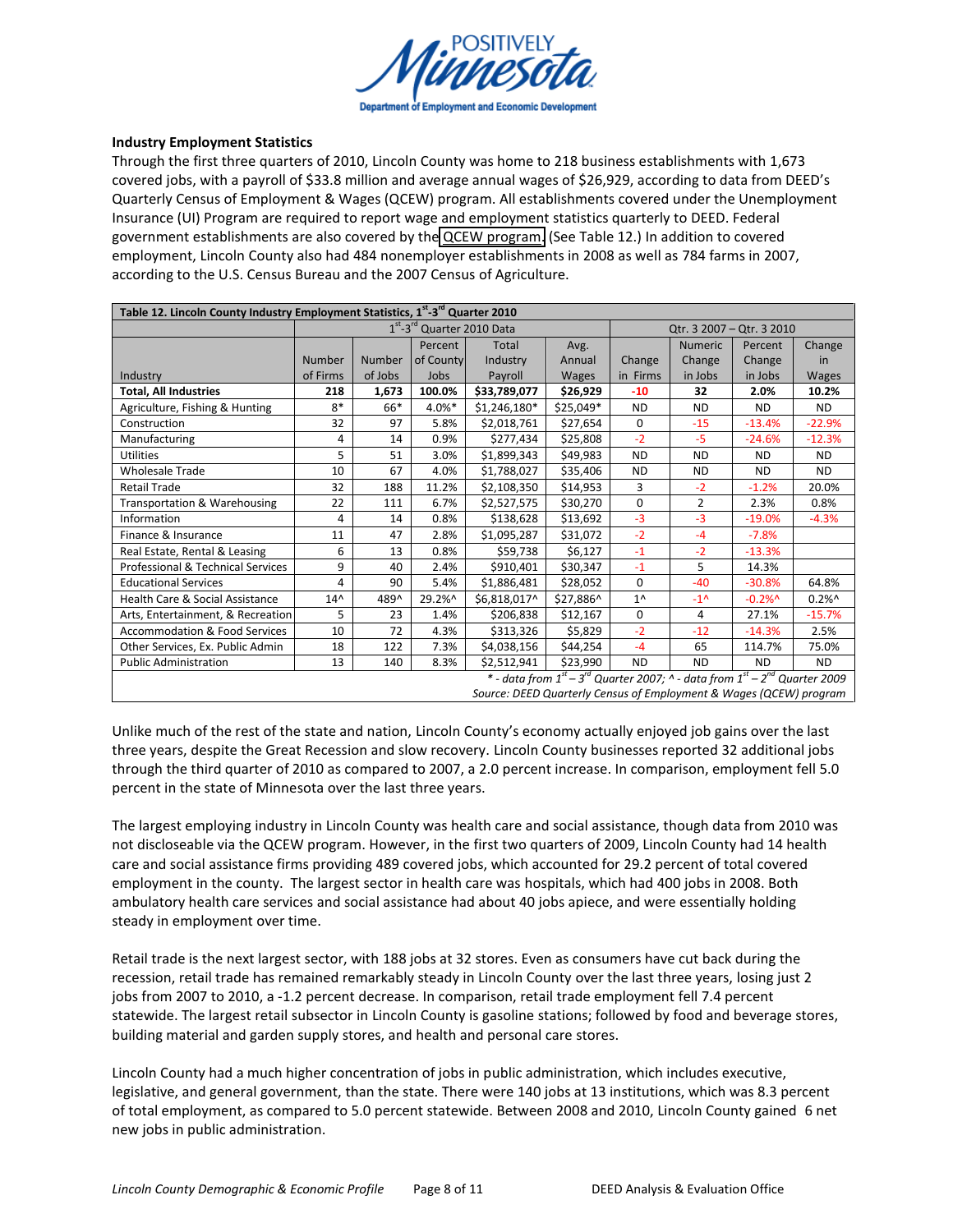

#### Department of Employment and Economic Development

The next largest – and fastest growing – industry in Lincoln County was other services, which primarily includes repair and maintenance. Lincoln County had 57 jobs in 2007, but had jumped to 122 jobs in 2010; with most of the new jobs coming between 2009 and 2010. Just over 7.3 percent of Lincoln County's jobs were in other services, as compared to 3.2 percent statewide; and while the state lost -4.5 percent of employment in other services from 2007 to 2010; Lincoln County's employment more than doubled. Other services also had the second highest average annual wages in Lincoln County, at \$44,254 in 2010.

Other important industries in Lincoln County include transportation and warehousing, with 22 firms and 111 jobs; construction, with 97 jobs at 32 firms; educational services with 90 jobs at 4 institutions, despite losing -40 jobs over the last three years; accommodation and food services with 10 firms and 72 jobs; wholesale trade with 67 jobs at 10 firms; and agriculture, which had 8 firms and 66 jobs. Each of those industries accounted for between 4 and 7 percent of total employment in the county, and combined account for about one-third (30.2%) of the county's jobs. The next tier of industries includes: utilities, with 5 firms and 51 jobs; finance and insurance, which had 11 firms and 47 jobs; and professional and technical services, with 9 small businesses and 40 jobs. Other small industries were arts, entertainment, and recreation; manufacturing, which had only 14 jobs in 2010; information; and real estate, rental and leasing.

Tyler was the largest employment center in Lincoln County, with 64 business establishments providing 621 covered jobs through the third quarter of 2010. That was about 37.1 percent of the county's jobs, despite Tyler having just 19.4 percent of the county's population. The other cities with a large number of jobs in Lincoln County were Hendricks, with 394 jobs at 32 firms; Ivanhoe, with 278 jobs at 45 firms; and Lake Benton, with 31 firms and 135 jobs. Both Tyler and Hendricks gained about 40 net new covered jobs from 2007 to 2010.

### **Self-Employment**

The vast majority of businesses in Lincoln County were small businesses, with two-thirds (66.7%) of businesses reporting 1 to 4 employees in 2008, according to County Business Patterns from the U.S. Census Bureau. Another 30.8 percent had between 5 and 49 employees; with just 5 businesses in the county having 50 or more employees. No businesses in the county had more than 250 employees.

Lincoln County was also home to 484 self-employed businesses or "nonemployers" in 2008, which are defined by the U.S. Census Bureau as "businesses without paid employees that are subject to federal income tax, originating from tax return information of the Internal Revenue Service (IRS).<sup>"</sup> In response to the start of the recession, Lincoln County lost 8 nonemployers from 2007 to 2008, a -1.6 percent decline. However, Lincoln County has gained nonemployers over time, rising from 440 nonemployers in 2002 to 484 in 2008, a 10.0 percent gain. These nonemployers generated sales receipts of over \$16.9 million in 2008, an average of about \$34,979 in sales receipts per nonemployer. (See Table 13.)

| Table 13. Lincoln County Nonemployer                      | 2008          |           |              |               | 2007      |                |          | 2002     |           |           |         |
|-----------------------------------------------------------|---------------|-----------|--------------|---------------|-----------|----------------|----------|----------|-----------|-----------|---------|
| <b>Statistics, 2002 to 2008</b>                           | <b>Number</b> | Receipts  | Avg.         | <b>Number</b> | Receipts  | Change         |          | Number   | Receipts  | Change    |         |
| <b>Industry Description</b>                               | of Firms      | (51,000s) | <b>Sales</b> | of Firms      | (51,000s) | 2007-2008      |          | of Firms | (51,000s) | 2002-2008 |         |
| <b>Total for all sectors</b>                              | 484           | \$16,930  | \$34,979     | 492           | \$14,879  | -8             | $-1.6%$  | 440      | \$14,873  | 44        | 10.0%   |
| Agriculture, forestry, fishing & hunting                  | 9             | \$485     | \$53,889     | 8             | \$369     | $\mathbf{1}$   | 12.5%    | D        | D         | D         | D       |
| Construction                                              | 84            | \$2,893   | \$34,440     | 94            | \$3,259   | $-10$          | $-10.6%$ | 79       | \$2,964   | 5.        | 6.3%    |
| Manufacturing                                             | 7             | \$101     | \$14,429     | D             | D         | D              | D        | D        | D.        | D         | D       |
| Wholesale trade                                           | 10            | \$519     | \$51,900     | 10            | \$547     | $\Omega$       | 0.0%     | 10       | \$678     | $\Omega$  | 0.0%    |
| Retail trade                                              | 65            | \$1,696   | \$26,092     | 66            | \$1,678   | $-1$           | $-1.5%$  | 68       | \$3,031   | $-3$      | $-4.4%$ |
| Transportation & warehousing                              | 32            | \$3,064   | \$95,750     | 26            | \$2,536   | 6              | 23.1%    | 24       | \$3,019   | 8         | 33.3%   |
| Information                                               | 4             | \$17      | \$4,250      | D             | D         | D              | D        | D        | D         | D         | D       |
| Finance & insurance                                       | 13            | \$214     | \$16,462     | 11            | \$221     | $\overline{2}$ | 18.2%    | 13       | \$236     | $\Omega$  | 0.0%    |
| Real estate, rental & leasing                             | 27            | \$3,107   | \$115,074    | 29            | \$1,332   | $-2$           | $-6.9%$  | 23       | \$707     | 4         | 17.4%   |
| Professional, scientific & technical svcs.                | 45            | \$678     | \$15,067     | 41            | \$687     | 4              | 9.8%     | 33       | \$462     | 12        | 36.4%   |
| Admin. support & waste mgmt. svcs.                        | 33            | \$252     | \$7,636      | 31            | \$449     | $\overline{2}$ | 6.5%     | 18       | \$111     | 15        | 83.3%   |
| <b>Educational services</b>                               | 6             | \$39      | \$6,500      | 10            | \$43      | $-4$           | $-40.0%$ | D        | D         | D         | D       |
| Health care & social assistance                           | 43            | \$682     | \$15,860     | 49            | \$680     | $-6$           | $-12.2%$ | 45       | \$674     | $-2$      | $-4.4%$ |
| Arts, entertainment, & recreation                         | 15            | \$116     | \$7,733      | 15            | \$132     | 0              | 0.0%     | 15       | \$119     | $\Omega$  | 0.0%    |
| Accommodation & food services                             | 7             | \$213     | \$30,429     | 8             | \$229     | $-1$           | $-12.5%$ | D.       | D         | D         | D       |
| Other services                                            | 84            | \$2,854   | \$33,976     | 85            | \$2,632   | $-1$           | $-1.2%$  | 83       | \$2,500   |           | 1.2%    |
| Source: U.S. Census Bureau Nonemployer Statistics program |               |           |              |               |           |                |          |          |           |           |         |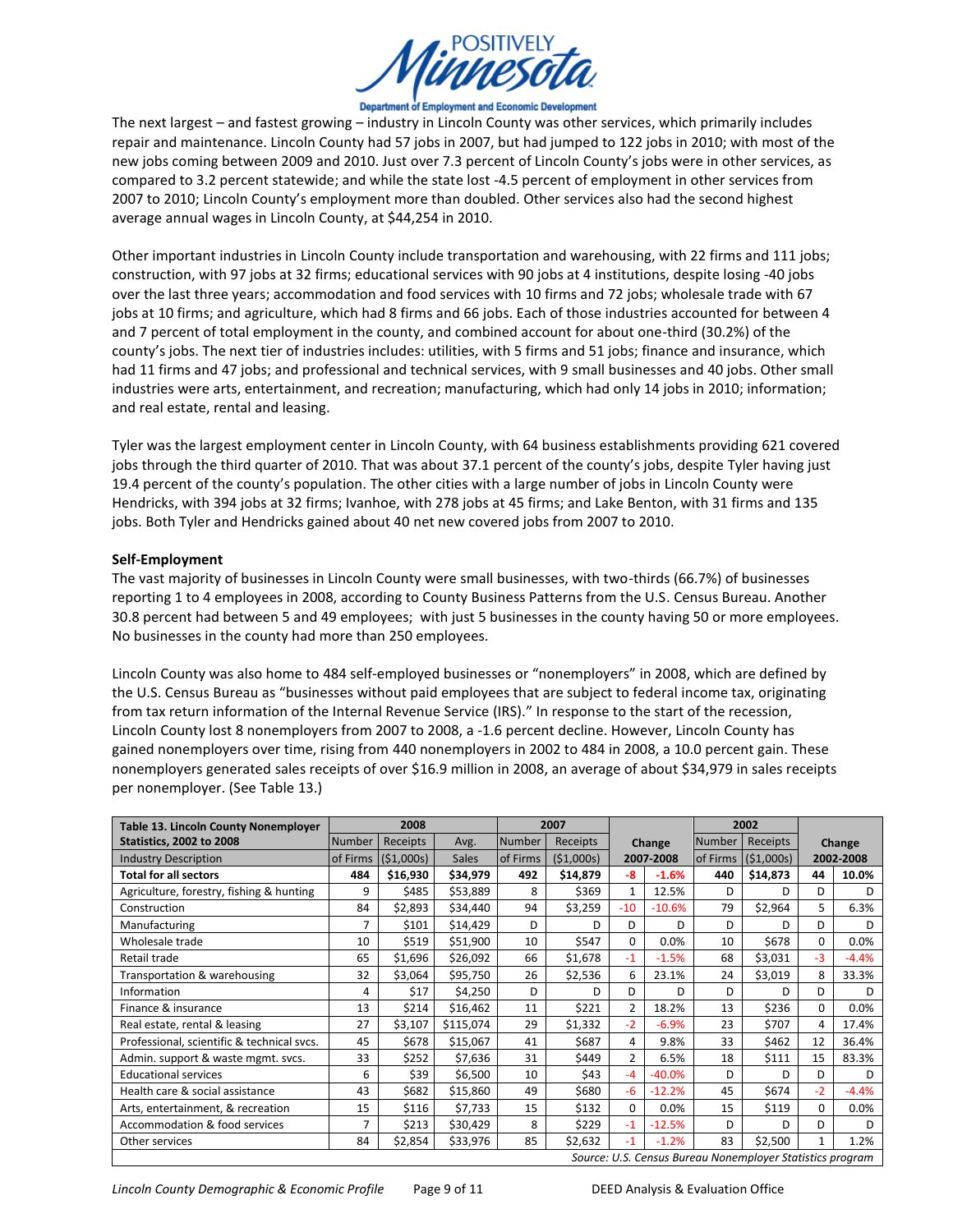

#### Department of Employment and Economic Development

The industries with the largest amount of self-employment in Lincoln County were other services, which included personal care services (hair, nail, and skin care) and automotive repair and maintenance; and construction, which included specialty trade contractors like building finishing contractors, carpenters, and plumbers; both with 84 nonemployers in 2008. The next largest industry was retail trade - primarily nonstore retailers (like Avon or Mary Kay) - with 65 self-employed firms. Professional, scientific and technical services, which includes accounting, consulting, and computer services; and health care and social assistance – primarily child day care services –and each had just over 40 nonemployers. Transportation and warehousing - including truck transportation, both local and long-distance trucking - was the next largest and second-highest earning self-employing industry, with 32 firms and average annual sales of \$95,750. Six industries saw increases in the number of self-employed firms from 2002 to 2008, while just two industries saw declines. (See Table 13.)

### **Agriculture!Statistics**

Another important industry for Lincoln County is agriculture, with 784 farms producing more than \$135 million in the market value of products sold in 2007, according to the U.S. Department of Agriculture. That placed Lincoln County 47<sup>th</sup> in the state of Minnesota, including 46<sup>th</sup> in the state for the value of crops and 43<sup>rd</sup> for the value of livestock. Lincoln County ranked 12<sup>th</sup> in the state for the livestock inventory of sheep and lambs, and 14<sup>th</sup> in the state for the value of sales from cattle and calves. Lincoln County also ranked 19<sup>th</sup> in the number of acres of wheat for grain and  $23^{\text{rd}}$  for the inventory of hogs and pigs in 2007.

Of the 784 farms in Lincoln County, 412 of them reported farming as their primary occupation (52.6%), and 97.4 percent were males. The average age of the principal operator on these farms was 56.3 years in 2007, a steady increase over time. The average net cash income per farm was \$50,344 in 2007, while less than one third (32.9%) of the farms in the county reported sales of more than \$100,000 in 2007. According to the 2007 U.S. Census of Agriculture, the trend in agriculture shows that farms are either getting smaller and producing niche products, or getting bigger and producing commodities.

## **Wind!Energy**

According to the American Wind Energy Association, "Minnesota has driven investment in the wind industry, becoming one of the largest markets for wind in the US. In addition, the state has been successful in attracting wind energy manufacturing and creating new jobs. Minnesota ranks fourth nationally for most installed wind capacity and added the fifth most new capacity in 2010. $^{\prime\prime}$  The state had 2,192 megawatts (MW) online at the end of 2010, after adding 396 MW in 2010. Minnesota also had 507 MW under construction, and as many as 20,010.6 MW worth of wind projects in queue, according to the American Wind Energy Association.

Lincoln County has the best availability of wind in the state, based on average annual wind speed. (See Map 1.) Through 2008, Lincoln County had nearly 20 percent of the state's power capacity from wind farms; including four of the first ten wind power projects in the state and two of the ten largest wind farms in the state. Though the wind energy industry continues to change based on investments and the federal policy, the region will continue to be at the forefront of that change.



## **Employers!and!Job!Postings**

According to ReferenceUSA, the largest employers in Lincoln County are in health care, including the Hendricks Hospital and Nursing Home and Tyler Home Care and Ridgeview, both with 100 to 249 employees. Other large health care and social assistance employers include Sunrise Manor Nursing Home in Tyler, REM Tyler Inc., the Hendricks Clinic, and Tyler Healthcare Center-Avera. Tyler Wholesale Inc. in Tyler and Heartland Colony in Lake Benton both had between 20 and 99 employees, both focusing on food production and distribution. Other large employers include RTR Schools, Lincoln HI Schools, and Lake Benton Schools. Lincoln County has become a location for wind energy, and have locations for Vestas American Wind Technology in Tyler, Trico TCwind in Lake Benton, Community Wind North 3 in Lake Benton, and AES Alternative Energy in Lake Benton.

Lincoln County Demographic & Economic Profile Page 10 of 11 DEED Analysis & Evaluation Office <sup>1</sup> Wind Energy Facts: Minnesota http://www.awea.org/learnabout/publications/upload/4Q10-Minnesota.pdf